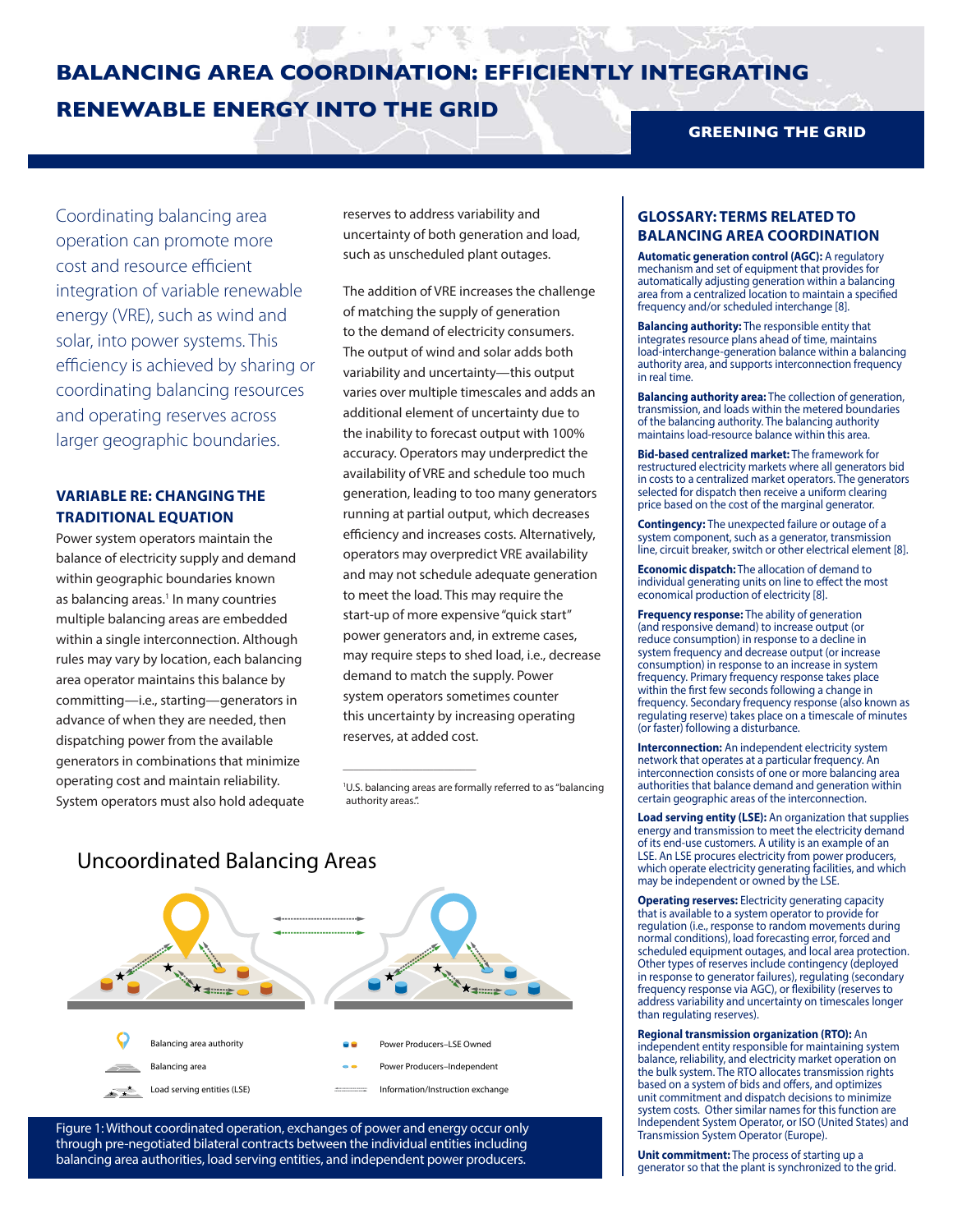Traditional operational practices that limit the ability of different balancing areas to cooperate and coordinate resources over large areas increases the challenge of VRE integration. In particular, balancing areas often have limited ability to exchange power and energy with neighbors over various timescales to maintain balance of power supply and demand. Bilateral exchanges of power and energy sometimes occur between load serving entities (LSEs) and power producers (see Figure 1), but these transactions must be negotiated between individual entities and typically well in advance of the actual need.

## **FACILITATED COOPERATION: INCREASING OPERATIONAL EFFICIENCY AND REDUCING THE VARIABILITY RISKS**

A variety of options exist to increase cooperation between balancing areas. These options give power system operators additional tools to more easily accommodate increased variability. A key benefit of cooperation is sharing variability and uncertainty. By sharing resources over larger geographic regions, net variability is typically reduced, which can produce multiple benefits, including reduced operating reserve requirements and reduced overgeneration and curtailment, which act to reduce overall costs of operation.

Figure 2 shows the typical balancing area operations, and three broad categories of cooperation at the operational level: reserve sharing, coordinated scheduling, and consolidated operation. These categories represent increasing levels of both coordination and complexity. Balancing areas can find additional benefits through coordinated planning [1].

#### *Reserve Sharing*

Reserve sharing refers to two or more balancing area authorities collectively maintaining, allocating, and supplying the reserves required for each balancing



Figure 2: When balancing areas coordinate activities over longer timescales, they are able to increase the economic benefits of coordination to support VRE integration. However coordination over longer timescales introduces greater complexity and higher implementation costs.

area. Reserve sharing is one of the simplest methods to minimize the economic impact of power system uncertainty, which increases with increasing VRE generation. Plant outages and random, short-term variation in supply and demand are relatively uncorrelated across large areas. Therefore, reserve requirements do not rise proportionally with the size of the system. By sharing reserves, multiple balancing areas can reduce total reserve requirements and lower system costs, while maintaining system reliability.

Reserve sharing groups can share different types of reserves. From simplest to most complex to implement, groups can share contingency reserves (deployed in response to generator or transmission line failures), regulating reserves (secondary frequency response via automatic generation control), or flexibility reserves (reserves to address variability and uncertainty on timescales longer than regulating reserves).

Reserve sharing is relatively simple to implement, and typically does not require complicated market transactions. Figure 3 illustrates new systems that must be put in place, primarily mechanisms (e.g., agreements, equipment) that send reserve dispatch instructions between neighboring balancing areas. The level of cooperation can vary according to the type of reserves being shared. In principle, reserve sharing can be done without any ongoing market transactions, particularly for contingency reserve sharing, where exchange of significant amounts of energy is relatively rare. As the energy exchanged between two balancing areas increases, for example with sharing of regulating or flexibility reserves, there is a potential need for increased tracking and financial compensation.

In areas without formal markets, the following steps can be used to evaluate the technical requirements for a reserve sharing group:

• Define type and technical parameters of reserve(s) to be shared.<sup>2</sup>

 $\overline{\phantom{a}}$  , where  $\overline{\phantom{a}}$  , where  $\overline{\phantom{a}}$  , where  $\overline{\phantom{a}}$ 

<sup>2</sup> Types include contingency spin, primary and secondary frequency response, and flexibility reserves. Technical parameters includes synchronization requirement, time to begin response, time to reach full output, accuracy of response, and maximum duration of response.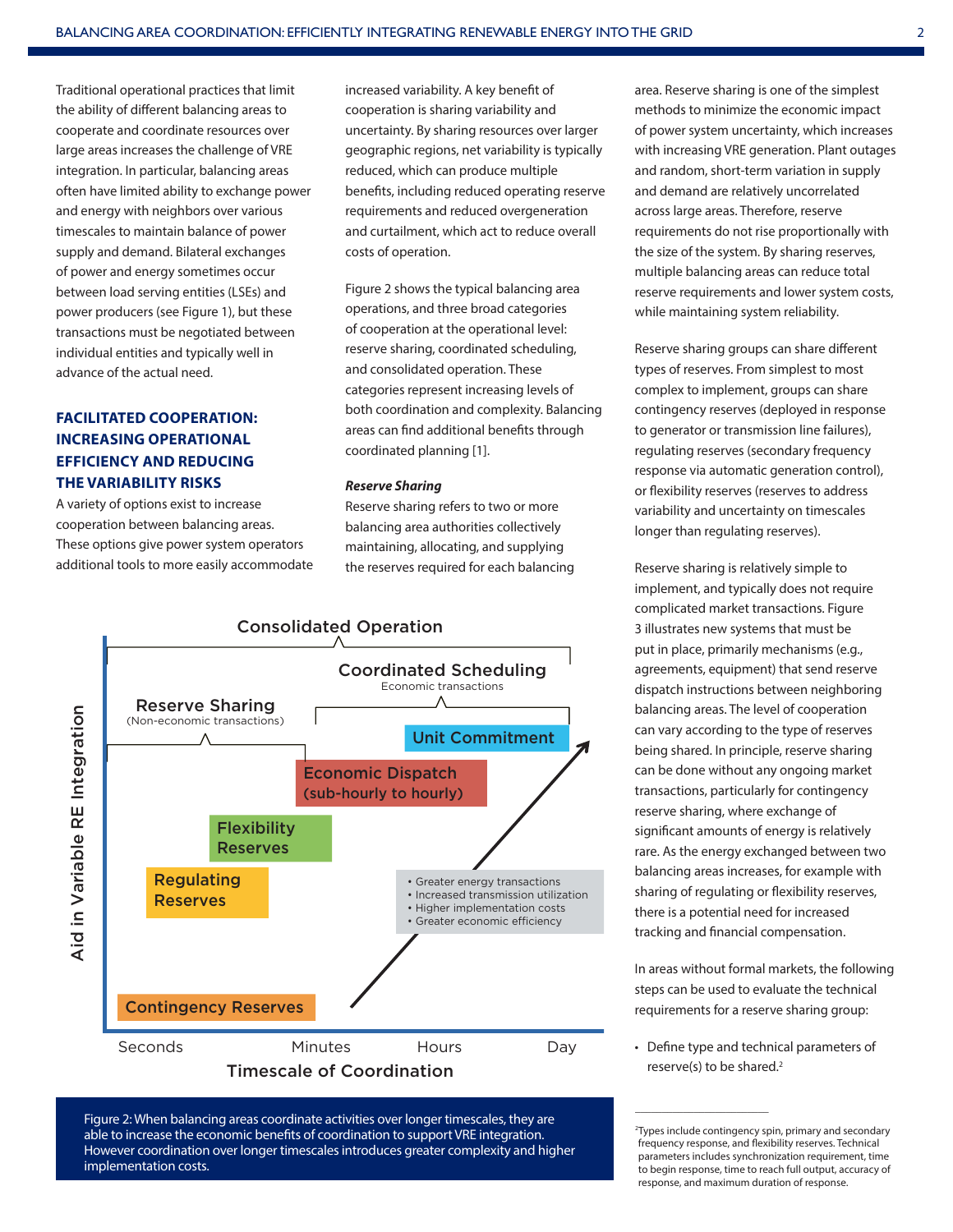

Figure 3: Reserve sharing requires additional coordination, such as exchanges of information. Extent of financial transactions depends on amount and frequency of energy exchanged. The figure illustrates the new systems that must be in place compared to the uncoordinated scenario.

- Estimate total reserve requirements across balancing areas. Because of spatial diversity, the total reserve requirement is often less than the sum of the individual balancing area reserve requirements [2].
- Allocate reserve requirement to each balancing area. This allocation can be based on the proportion of load and RE variability and uncertainty in each balancing area. In addition, this allocation should consider the relative frequency of contingencies, and the ability of the generation fleet in each balancing area to provide reserve services (for example: speed and accuracy of following an AGC signal; ability to hold output for required period).
- Estimate actual power flows that can occur at balancing area interfaces under various reserve sharing events. Compare the real power flows to transfer capacity, ensuring sufficient transmission exists to effectively share reserves. Monitoring systems can assist in ensuring adequate transmission capacity and alert system operators to reduce shared reserves when transmission capacity is insufficient.3
- Consider total annual flows of energy that may occur. As the amount of reserve sharing increases, there is a greater potential for energy exchange and associated costs. In this case, financial compensation mechanisms may be required.

#### *Coordinated Scheduling*

Coordinated scheduling refers to the process by which two or more balancing area authorities employ mechanisms to exchange energy over relatively short intervals, effectively minimizing the cost of electricity generation by sharing resources across larger regions.

Coordinated scheduling increases system commitment and/or dispatch efficiency. It extends the timeframe of coordination beyond short-term events, and increases the exchange of energy. Coordinated scheduling requires increased communication and planning compared to reserve sharing, and requires financial mechanisms to compensate participants for energy production.

Coordinated scheduling occurs on two general timescales:

- Short-term dispatch and load following, typically requiring scheduling intervals of 5-minutes to 1-hour
- Unit commitment, commonly occurring in the 24-hour time frame.<sup>4</sup>

Figure 4 illustrates two possible mechanisms to increase coordinated scheduling: a bid-based centralized market [3], and facilitated bilateral exchange via an electronic brokerage platform.<sup>5, 6</sup>

An example of a *bid-based centralized market* is an energy imbalance market (EIM), which can be particularly helpful in addressing

unexpected changes to wind and solar generation. In an EIM, each LSE sends projected load and available capacity to the central market. The EIM operator then dispatches generators to produce electricity at least operating cost. An EIM addresses real-time energy imbalances as opposed to day-ahead scheduling requirements. In an EIM, day-ahead scheduling is still performed by the individual LSEs.

A bid-based centralized market can also occur at the timescale of unit commitment. However, due to the complexity in creating such markets for day-ahead transactions, unit commitment scheduling for multiple balancing areas is typically conducted as part of a full regional transmission organization/ independent system operator (RTO/ISO) market (see "Consolidated Operation"), rather than in isolation of reserve sharing and economic dispatch.

An alternative to the use of a centralized market is *facilitated bilateral exchanges* through an electronic brokerage platform. This approach does not truly optimize dispatch, but it does allow cost savings across multiple timescales—from scheduling to dispatch—without the complexity of a central market. In this case, requests for and offers of power are shared through the brokerage platform. Buyers and sellers of electricity agree to a transaction, and financial transactions are handled bilaterally. The reservation of transmission capacity can be performed separately, or can be integrated into the electronic brokerage platform.

Key steps to institute coordinated scheduling include:

• Establish a system for continuous information exchange of generator availability and costs.

\_\_\_\_\_\_\_\_\_\_\_\_\_\_\_\_\_\_\_\_\_\_\_\_\_

<sup>3</sup> Additional discussion provided in [4]

<sup>4</sup> While typically performed day-ahead, unit commitment can be performed in shorter intervals, allowing for the adjustment of short-startup-time units such as some combined cycle gas units.

<sup>5</sup> There are multiple names for this entity. Examples discussed in [5] and [6].

<sup>6</sup> Another option for coordinated scheduling is dynamic scheduling, where a generator or load is virtually moved from one balancing area to another by changing the way the metering of balancing is configured.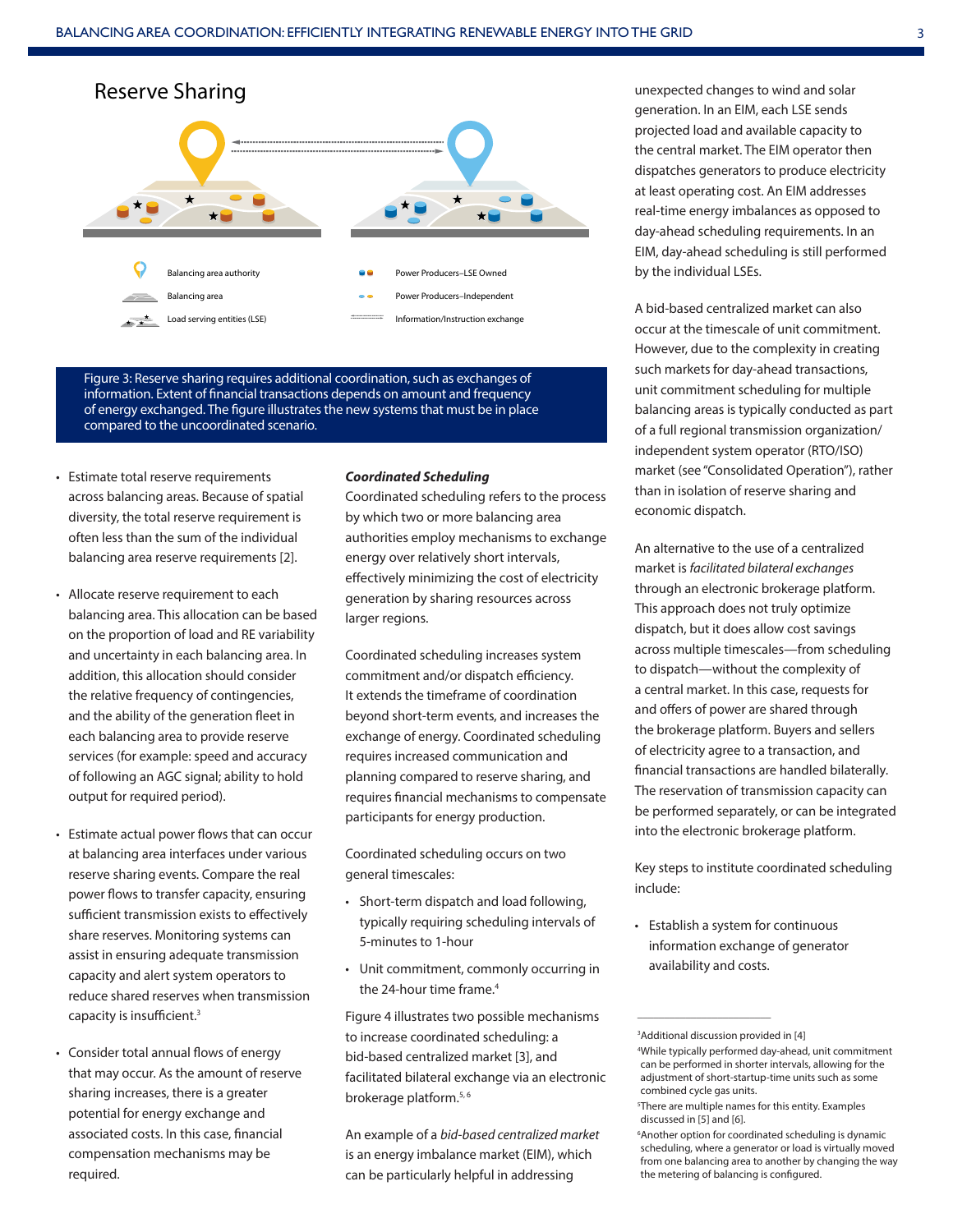

Figure 4: Simplified illustration of the additional mechanisms required to increase shortterm coordination between balancing areas. In this example, new information exchanges are required via a centralized (top) or bilateral exchange (bottom) market. Mechanisms for financial transactions are also required for the centralized market.

- Create a monitoring system and financial compensation mechanism for energy exchanges and transmission usage.
- Establish a means to calculate transmission adequacy on relevant timescale(s). This requires a transmission system owner/ operator or some other organization to perform analysis of power flows and provide information about transmission availability to participants.<sup>7</sup>

#### *Consolidated Operation*

Consolidated operation is the merging of two or more balancing areas into a single operational entity, for example, under an RTO/ISO. Consolidated operation combines all stages and timescales of system operation including unit commitment, economic dispatch, and reserves provision, while considering transmission adequacy and tracking the provision of energy from

all individual generators. This type of operation also facilitates the appropriate compensation for generators providing energy and ancillary services.

Consolidated operation provides all of the benefits of reserve sharing and coordinated scheduling, and co-optimizes the generation fleet for maximum economic benefit and least-cost VRE integration.

Options for consolidated operation include:

- Physical consolidation as a vertically integrated entity (a single balancing area authority with direct control over operations)
- Physical consolidation under an RTO/ISO market structure (a single balancing area authority running a market with multiple participants)

• Virtual consolidation.

Figure 5 illustrates physical consolidation.

*Physical consolidation* as *a vertically integrated entity* can occur under the traditional regulatory framework where two or more balancing areas merge to create a new, larger balancing area authority.

*Physical consolidation under an RTO/ISO market structure* occurs when the balancing area authority does not own generation, but coordinates generator scheduling based on characteristics of individual generators that bid into the market. In the evolution of market coordination, shorter-term EIMs, as discussed in the previous section, are often introduced before unit commitment (dayahead) markets. This is because dispatch is somewhat less complicated (requiring changes only to generator output as opposed to commitment changes), requires less regulatory and political change (the original LSE maintains responsibility for scheduling during the transition), and eases the transition to scenarios where RTO/ISOs have established "full" control over plant commitment, dispatch, and provision of reserves.<sup>8</sup>

Key steps to establish an RTO/ISO market structure include the elements described in coordinated scheduling, a complete system of governance, and market monitors to examine and mitigate potential market power issues.

It is possible to create coordinated operation without physical consolidation. This concept, which has been referred to as *virtual or partial consolidation* [4], requires creating cooperative agreements. Under a cooperative agreement, a newly created operating entity would co-optimize system commitment and dispatch, and ensures transmission adequacy. Conceptually, this would appear similar to the institutional structure of Figure 4 (coordinated

 $\overline{\phantom{a}}$  , where  $\overline{\phantom{a}}$  , where  $\overline{\phantom{a}}$  , where  $\overline{\phantom{a}}$ 

<sup>7</sup> There are multiple mechanisms for doing this, including markets or a real-time transmission availability system [7].

<sup>8</sup> This transition allows local LSEs and generators the ability to maintain control over unit scheduling as they become more comfortable with market operations. Examples include the Electric Reliability Council of Texas and the Southwest Power Pool, which started with realtime energy markets and later added day-ahead (unit commitment) markets.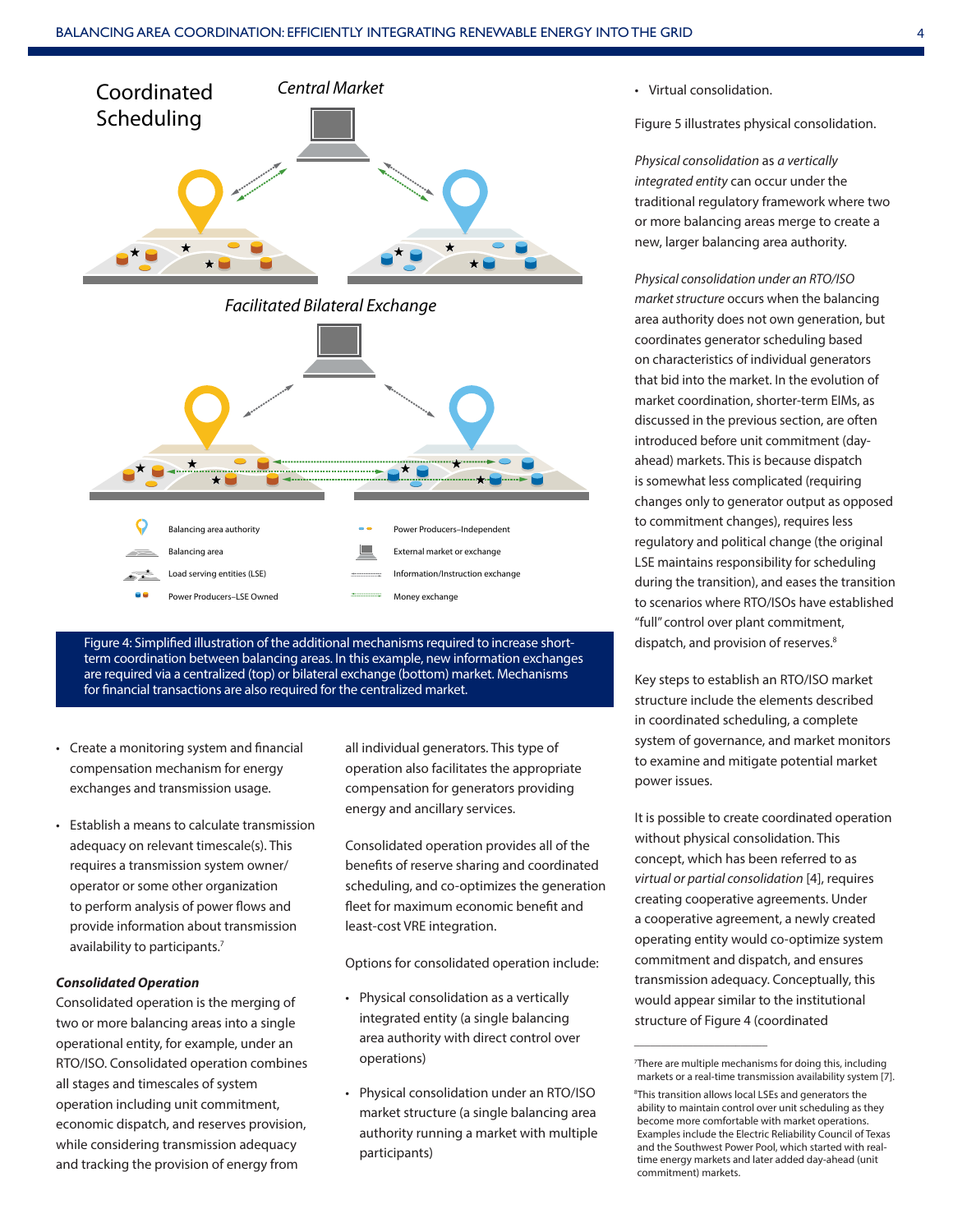

Figure 5: Physical consolidation options, including consolidation under vertical integration (top) or under an RTO/ISO (bottom), can increase efficiencies of operations with variable generation.

scheduling, such as through an EIM) but across longer timescales than is typical for coordinated scheduling to include unit commitment. The operating entity could include a bid-based market, bilateral based market, or other structures that appropriately compensate generators for operation.

#### **SUMMARY**

Increasing coordination between balancing areas can positively impact the integration of VRE into the power grid. This paper discuss three general classes of coordination: reserve sharing, coordinated scheduling, and consolidated operation.

Reserve sharing is both common and relatively easy to implement. Sharing of reserves can aid in minimizing the impacts of wind and solar's uncertainty. Reserve sharing often has relatively low implementation costs, particularly since many reserves have relatively small energy requirements. This minimizes total energy exchanges that occur between neighboring balancing areas, and reduces the need to establish mechanisms to track energy flow and allocate costs, although transmission adequacy still needs to be ensured.

## **Mechanisms for Increasing Balancing Area Cooperation Fall Into Three Major Classes**

The answers to the questions below reflect typical situations, and do not characterize all cooperation within reserve sharing, coordinated scheduling, and consolidated operation

|                                                                                                                  | <b>Reserve Sharing</b>                                                         | <b>Coordinated Scheduling</b>                                                                                                                                                                        |                                                                         | <b>Consolidated Operation</b>                                                                   |                                                                      |
|------------------------------------------------------------------------------------------------------------------|--------------------------------------------------------------------------------|------------------------------------------------------------------------------------------------------------------------------------------------------------------------------------------------------|-------------------------------------------------------------------------|-------------------------------------------------------------------------------------------------|----------------------------------------------------------------------|
|                                                                                                                  |                                                                                | <b>Market-Based</b>                                                                                                                                                                                  | <b>Facilitated Bilateral</b>                                            | <b>Vertical Integrated</b>                                                                      | <b>RTO/ISO</b>                                                       |
| Does this structure<br>typically change the<br>responsibility for<br>scheduling and/or<br>dispatch instructions? | No.                                                                            | Yes. In a real-time or EIM, each<br>balancing area (BA) is still<br>responsible for unit commitment.<br>New market entity performs<br>supplemental economic dispatch for<br>energy imbalance.        | No. But scheduling is<br>informed by facilitated<br>bilateral exchange. | Yes. New vertically<br>integrated entity.                                                       | Yes, New RTO.                                                        |
| Typically, are the data<br>sharing requirements for<br>the BA voluntary?                                         | Yes.                                                                           | No.                                                                                                                                                                                                  | Yes.                                                                    | N/A: The BA (RTO or<br>vertically integrated<br>entity) holds all data,<br>which is provided by | No. Mandatory data<br>is submitted to the<br>market operator by      |
| What data do the<br>coordinating BAs<br>typically share?                                                         | Reserves requirements;<br>basic characteristics of<br>the power system.        | Generator characteristics of available capacity.                                                                                                                                                     |                                                                         | independent power<br>producers and load-<br>serving entities in the BA.                         | all entities within<br>the BA.                                       |
| <b>What is typically</b><br>needed for transmission<br>scheduling?                                               | Power flow estimates<br>that can be used to<br>set caps on reserve<br>sharing. | Transfer capacity at relevant timescales to make dispatch<br>decisions. The Open Access Same-Time Information System<br>(OASIS) is an example of a tool to communicate transmission<br>availability. |                                                                         | Transmission operator (RTO or BA authority)<br>schedules both generation and transmission.      |                                                                      |
| Does role of LSE typically<br>change under this<br>structure?                                                    | No.                                                                            | Yes. Any LSE that acted as a BA gives<br>up some scheduling responsibility.                                                                                                                          | No.                                                                     | Yes. Any LSE that acted<br>as a BA gives up that<br>responsibility.                             | Yes. Any LSE that<br>acted as a BA gives<br>up that responsibility.  |
| How are costs<br>discovered?                                                                                     | Long-term bilateral<br>contracts.                                              | Marginal price based on bid-based<br>auction.                                                                                                                                                        | <b>Bilateral contracts.</b>                                             | Self-owned plants and<br>independent power<br>producers with long-<br>term contracts.           | <b>Bid-based auction</b><br>(e.g., marginal price<br>or pay-as-bid). |